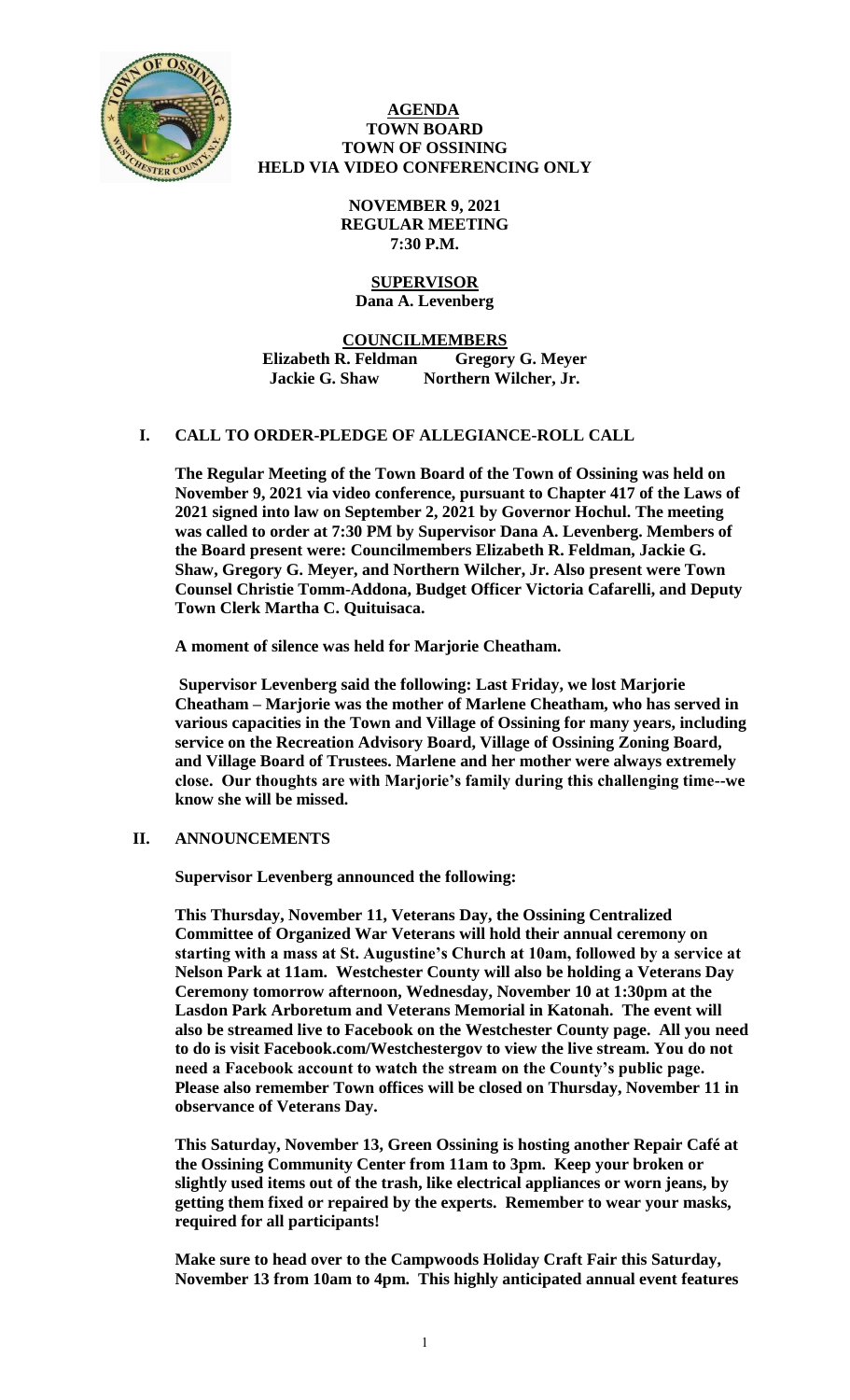**one-stop, high-end seasonal shopping for unique handcrafted items featuring the work of talented local artists and craftspeople. There will be refreshments, a raffle and more! Masks will be required for all participants, vendors, visitors and volunteers, so come prepared. Visit [www.campwoodsgrounds.com](http://www.campwoodsgrounds.com/) or email [ocmamail@gmail.com](mailto:ocmamail@gmail.com) for more information.**

**Finally, with Thanksgiving and holiday gatherings seemingly right around the corner, please remember to protect yourself and your family by getting the flu vaccine, COVID shot, or COVID booster if you are eligible. We all want to get back to some normalcy, with our whole families around the Thanksgiving table, but we need to make sure we are protected first so we can reduce the living room spread syndrome we experienced last year. Everyone over the age of 6 months should get their flu shot, and with children ages 5-11 years old now eligible to receive the Pfizer vaccine, these preventative measures should be hugely beneficial to slowing the spread this holiday season. I encourage you to review the latest information on the COVID-19 vaccine and contact your healthcare provider, child's pediatrician, and/or pharmacist to inquire about getting your flu shot and COVID-19 vaccine or booster. OVAC continues to provide COVID-19 vaccinations to the community, and you can schedule an appointment by calling 914-941-9196 or e-mailing [Covidtest@ossiningvac.org.](mailto:Covidtest@ossiningvac.org) OVAC is also able to provide at home vaccinations for those who are homebound or would simply like to get the vaccine in the comfort of their own home.** 

**Councilmember Feldman announced the Ossining Boat and Canoe Club's annual holiday toy drive. If anyone wishes to help with the toy drive please contact the OBCC or Councilmember Feldman for more information.** 

# **III. LIAISON REPORTS**

**IV. DEPARTMENTAL REPORT – Highway and Cemetery Departments, Superintendent Pete Connolly**

**Superintendent Pete Connolly provided the Town Board with an update on the project the Town Highway Department is working on. The McCarthy DR and Morningside DR Projects are underway and are progressing nicely. There were two drainage projects during the summer. The Highway Department is working with a contractor to remove dead trees. Curbside leaf pick-up has begun. People may also out their leaves out in the paper bags. Lift station were cleaned again. – can still put them in paper bags. Lift stations were cleaned again this year. Baby wipes cause a lot clogging found in the lift stations.** 

**Superintendent Pete Connolly provided the Town Board with an update on the Cemetery Departments. To date there have been 77 internments in Dale Cemetery. The Town was recognized by the Westchester Municipal Planning Federation for its work on improvements to the Superintendent Cottage as part of historical conservation.** 

### **V. PUBLIC COMMENT ON AGENDA ITEMS**

#### **VI. BOARD RESOLUTIONS**

**A. Approval of Minutes—Regular Meeting – October 26, 2021**

**Councilmember Feldman moved and it was seconded by Councilmember Shaw that the following resolution be approved.**

**Resolved, that the Town Board of the Town of Ossining hereby approves the October 26, 2021 minutes of the Regular Meeting as presented.**

**Motion: Carried**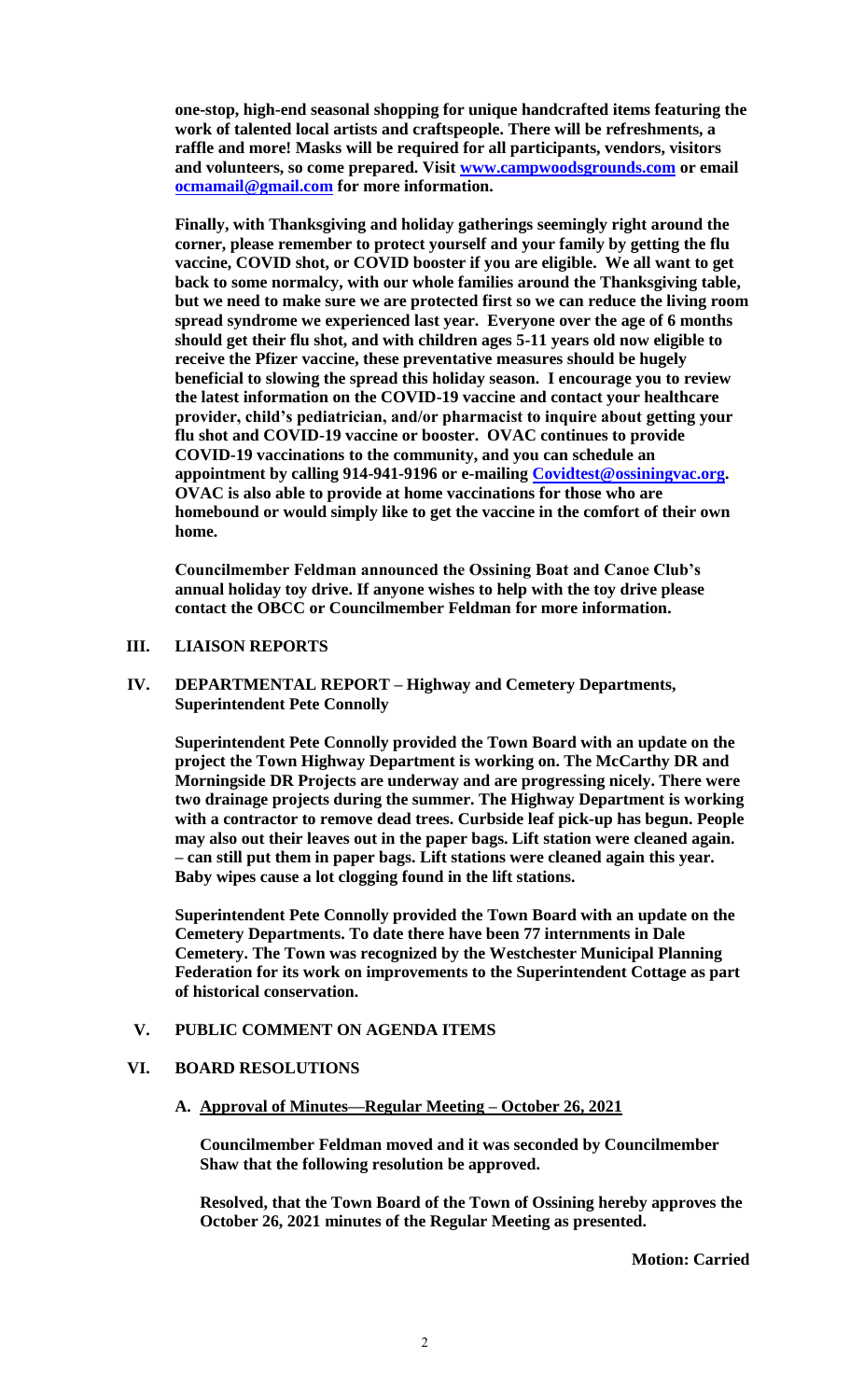# **B. Approval of Minutes—Special Meeting – November 4, 2021**

**Councilmember Wilcher moved and it was seconded by Councilmember Feldman that the following resolution be approved.**

**Resolved, that the Town Board of the Town of Ossining hereby approves the November 4, 2021 minutes of the Special Meeting as presented.**

> **Motion: Carried Abstain: Wilcher**

### **C. Approval of Voucher Detail Report**

**Councilmember Feldman moved and it was seconded by Councilmember Shaw that the following resolution be approved as amended.**

**Resolved, that the Town Board of the Town of Ossining hereby approves the Voucher Detail Report dated November 9, 2021 in the amount of \$558,787.70.** 

**Motion: Carried**

#### **D. Resolution – SEQRA determination for Water Distribution System Upgrades**

**Councilmember Feldman moved and it was seconded by Councilmember Shaw that the following resolution be approved.**

**WHEREAS, the Town is seeking to upgrade its water distribution system by replacing existing 6- to 8-inch diameter cast iron water mains on North State Road with new 8-inch diameter Class 54 ductile iron pipe, install in-line gate valves, new water service connections, valve boxes, and new fire hydrant (the Project); and**

**WHEREAS, the State Environmental Quality Review Act (SEQRA) identifies certain Type II actions that are not subject to review under 6 NYCRR Part 617, which actions have been determined not to have a significant impact on the environment or are otherwise precluded from environmental review under Environmental Conservation Law (ECL), Article 8; and**

**WHEREAS, specifically, the SEQRA regulations identify as Type II actions the "replacement, rehabilitation or reconstruction of a structure or facility, in kind, on the same site, including upgrading buildings to meet building, energy, or fire codes unless such action meets or exceeds any of the thresholds in section 617.4 of this Part" (6 NYCRR 617.5(c)(2)) and "street openings and right-of-way openings for the purpose of repair or maintenance of existing utility facilities" (6 NYCRR 617.5(c)(6)); and**

#### **NOW THEREFORE,**

**BE IT RESOLVED, based on the Town Board's review and consideration of the Project and consideration of the criteria set forth in 6 NYCRR 617.5 identifying Type II Actions under SEQRA, the Town Board hereby determines that the Project is the replacement, rehabilitation or reconstruction of a facility or structure in kind on the same site, which is a Type II action under SEQRA pursuant to 6 NYCRR 617.5(c)(2) and (c)(6) and requires no further review under SEQRA.**

**Supervisor Levenberg said the following: The next three resolutions on our agenda tonight are to authorize the Town to apply to the New York State Water Infrastructure Improvement Act Grant Program for the North State Road Water Main Replacement project. We are hopeful that the up-to- \$3**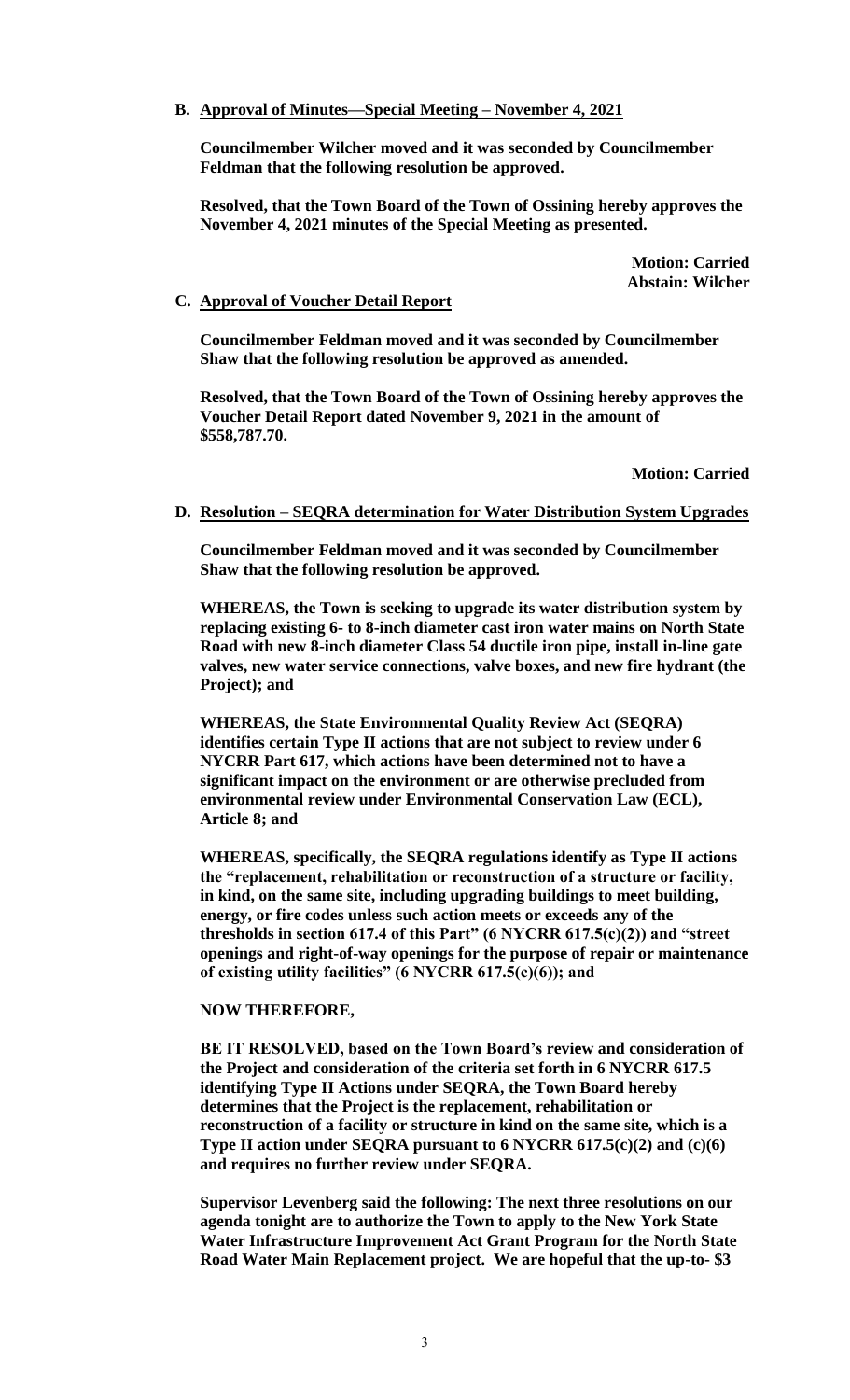**million grant will help accomplish this important project, while not overburdening the water ratepayers of the Town and Village of Ossining.**

### **Motion: Carried**

**E. Resolution – Authorizing Application for NYS Water Infrastructure Improvement Act Grant** 

**Councilmember Shaw moved and it was seconded by Councilmember Feldman that the following resolution be approved.**

**WHEREAS, the Environmental Facilities Corporation is soliciting applications through the Water Infrastructure Improvement Act for clean and drinking water improvement projects;**

**WHEREAS, the Town of Ossining has an identifiable need to conduct infrastructure improvements in the Unincorporated Town of Ossining, which is serviced by the Village of Ossining Water Department;**

**THEREFORE, BE IT RESOLVED, the Ossining Town Board does hereby authorize the Town of Ossining Supervisor to execute an application to the Environmental Facilities Corporation through the Water Infrastructure Improvement Act Grant Program to fund necessary infrastructure improvements in the Unincorporated Town of Ossining, specifically the replacement of the North State Road Water Main.**

**Motion: Carried**

**F. Resolution – Authorizing the Use of Existing Matching Funds for the Grant Application to the New York State Environmental Facilities Corporation**

**Councilmember Feldman moved and it was seconded by Councilmember Shaw that the following resolution be approved.**

**WHEREAS, the New York State Environmental Facilities Corporation is soliciting applications through the Water Infrastructure Improvement Act for clean and drinking water improvement projects; and**

**WHEREAS, through an intermunicipal agreement, the Village of Ossining has allocated funding for the proposed project to improve the Town of Ossining's water distribution system; and** 

**WHEREAS, the Environmental Facilities Corporation requires the use of matching funds to complete the improvement project;**

**THEREFORE, BE IT RESOLVED, the Town of Ossining does hereby authorize the use of matching funds in the amount of up to \$2,000,000 from the Village of Ossining Capital Fund in order to satisfy the required match for the Water Infrastructure Improvement Act Grant Program.**

**Motion: Carried**

#### **G. Memorandum of Agreement for 2022-2026 – Town of Ossining CSEA Unit**

**Councilmember Shaw moved and it was seconded by Councilmember Feldman that the following resolution be approved.**

**BE IT SO RESOLVED, that upon the recommendation of the Town Supervisor, the Town Board hereby approves the Memorandum of Agreement between the Town of Ossining and the Civil Service Employees Association Inc., Local 1000, AFSCME, AFL-CIO, Town of Ossining Unit, Westchester County Local 860 covering the period January 1, 2022 –**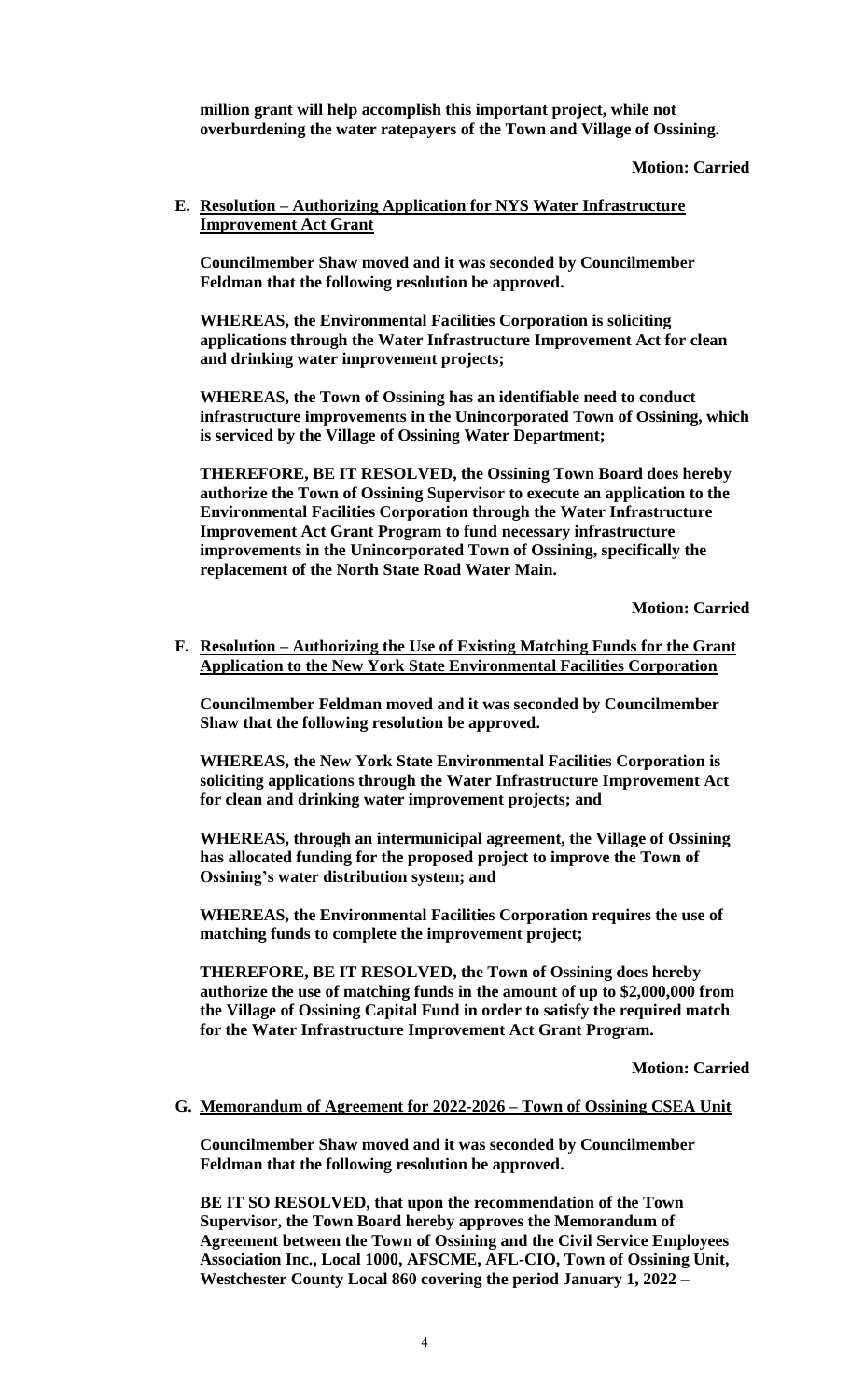**December 31, 2026 and authorizes the expenditure of funds consistent therewith; and**

**BE IT FURTHER RESOLVED, that the Town Supervisor is authorized to execute a collective bargaining agreement covering the period from January 1, 2022 – December 31, 2026 that is consistent with the terms of the Memorandum of Agreement.**

**Supervisor Levenberg said the following: We are very pleased to be voting on this resolution tonight to approve our new contract with our CSEA unit. Thank you to the CSEA negotiating team of Al Closi from our Assessor's Office, Edmond Banta from the Senior Nutrition Program, and Vinny Castaldo from CSEA for coming to the Zoom table, and sometimes real table, with us to develop a contract for the next five years that we believe is both fair to our employees and our budgetary responsibilities to the taxpayers.**

**Motion: Carried**

# **H. Westchester County Urban County Consortium Contract Second Amendment for Senior Program Electric Bus**

**Councilmember Shaw moved and it was seconded by Councilmember Feldman that the following resolution be approved.**

**Resolved, that the Town Board of the Town of Ossining authorizes the Supervisor to sign the second amendment to the contract between Westchester County and the Town of Ossining with regards to grant funding for the purchase of a fully-electric bus for the Senior Nutrition Program to increase the grant amount to \$100,000 and extend the expiration date of the agreement to August 31, 2022.**

**Supervisor Levenberg said the following: The Town is not immune to the ongoing supply chain issues impacting the entire country, but more specifically the auto industry. Our long awaited fully electric bus is going to take even longer than expected – our current delivery date is expected next April! – so we are grateful to the County for extending our contract end date for funding, and authorizing additional funds for this exciting project.** 

**Motion: Carried**

# **I. Contract – Youth Zumba Program**

**Councilmember Shaw moved and it was seconded by Councilmember Feldman that the following resolution be approved.**

**Resolved, that the Town Board of the Town of Ossining authorizes the Supervisor to sign an inter-municipal agreement with Westchester County for the purposes of receiving \$3,028 in funding to support a Zumba Positive Youth Development Program in Ossining.** 

**Supervisor Levenberg said the following: The Town receives funding through the County to support a Youth Zumba Program via the Ossining Recreation Program. We hope Ossining youth have a lot of fun with this program!** 

**Motion: Carried**

### **J. Donation – Sing Sing Kill Brewery**

**Councilmember Shaw moved and it was seconded by Councilmember Feldman that the following resolution be approved.**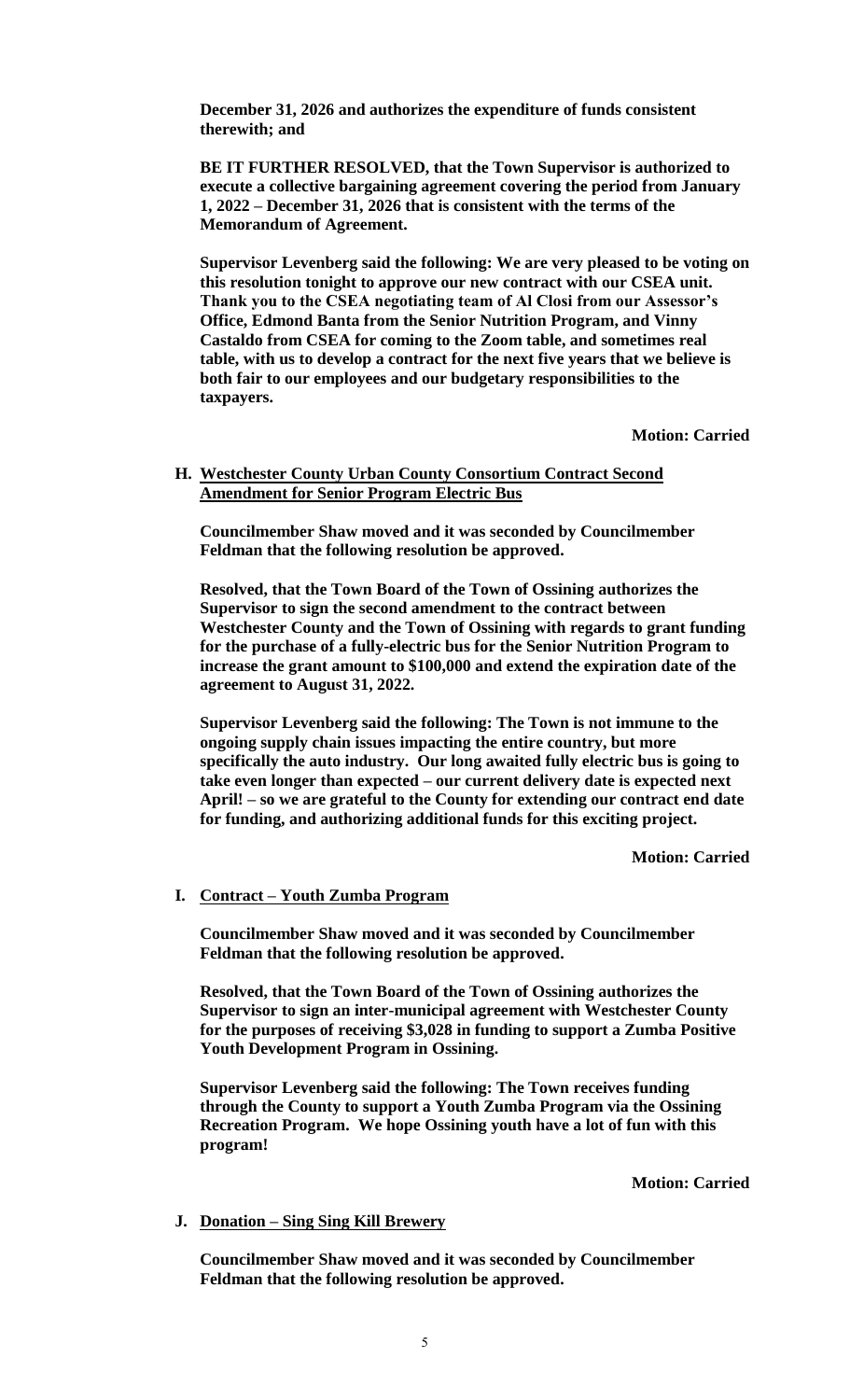**Resolved, that the Town Board of the Town of Ossining accepts the donation of six picnic tables, valued at \$90 each, from Sing Sing Kill Brewery for use in the Town of Ossining parks.** 

**Supervisor Levenberg said the following: Thank you to Sing Sing Kill Brewery for their generous donation of six picnic tables for our parks. We hope you enjoy a nice picnic soon on one of these tables at one of our beautiful parks!** 

# **Motion: Carried**

# **K. Personnel – Court Attendant**

**Councilmember Feldman moved and it was seconded by Councilmember Shaw that the following resolution be approved.**

**Resolved, that the Town Board of the Town of Ossining appoints Ricquel Tolliver, Millwood, to the position of Court Attendant in the Town of Ossining Justice Court at an hourly rate of \$25, effective November 9, 2021.** 

**Supervisor Levenberg said the following: With the recent retirement of Franklin Jackson, we were in need of a new Court Attendant. Ricquel Tolliver has a fairly extensive background in criminal justice through her education at Pace and time with the NYS Department of Corrections, so she was just about a perfect fit to meet the Court's needs. Welcome Ricquel!**

**Motion: Carried**

#### **L. Calling for a Public Hearing – 2022 Preliminary Budget**

**Councilmember Feldman moved and it was seconded by Councilmember Shaw that the following resolution be approved.**

**Resolved, that the Town Board of the Town of Ossining hereby calls for a Public Hearing to be held on Tuesday, November 23, 2021 at 7:30pm to be held via Zoom videoconferencing only, pursuant to Chapter 417 of the Laws of 2021 signed by the Governor on September 2, 2021, in the matter of the 2022 Preliminary Budget for the Town of Ossining.** 

**Supervisor Levenberg said the following: At our next Legislative Session, we will be holding the public hearing on the 2022 Budget. The 2022 Tentative Budget is published on the Town's website, and we will be reviewing it line by line over the next few days in our Budget Work Sessions. Please join us – or catch the YouTube recordings later – to learn more, and we look forward to hearing from the community at this public hearing.**

**Motion: Carried**

### **M. Contract Amendment – WXY Architecture + Urban Design**

**Councilmember Shaw moved and it was seconded by Councilmember Feldman that the following resolution be approved.**

**Resolved, that the Town Board of the Town of Ossining authorizes the Supervisor to sign a contract amendment with WXY Architecture + Urban Design for consulting services relating to the Comprehensive Plan to increase the fee for services by \$10,000 to account for additional work performed, subject to approval by Counsel to the Town as to form.** 

**Supervisor Levenberg said the following: As our Comprehensive Plan project begins to wrap up, our consultant brought to our attention that the process is taking significantly longer than anticipated in their contract,**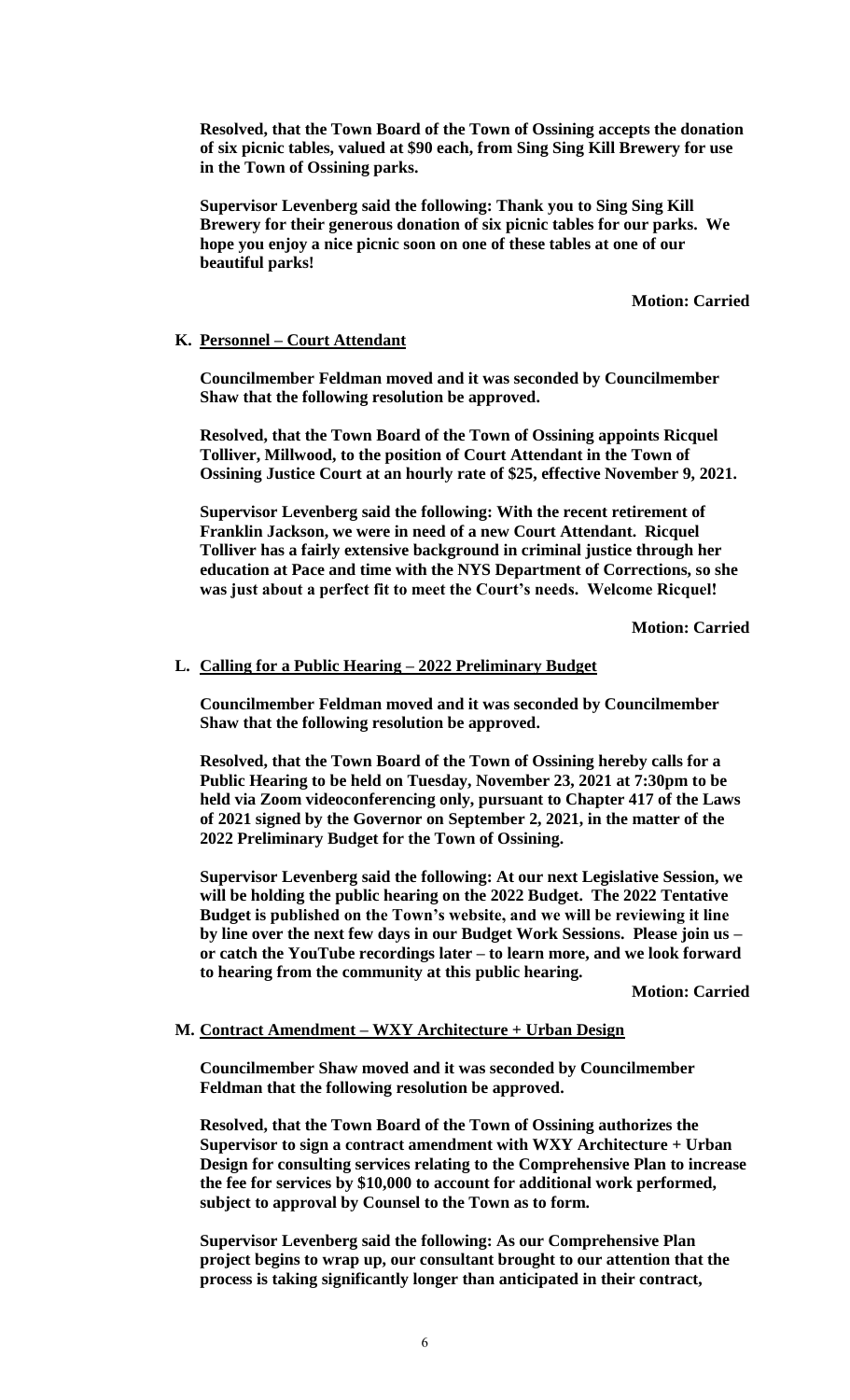**requiring additional compensation for their work. We look forward to sharing the Draft Comprehensive Plan with the public in the not too distant future, and we thank the team at WXY for their hard work on this important project.**

**Motion: Carried**

### **N. Finance – Ambulance District Budget Amendment**

**Councilmember Feldman moved and it was seconded by Councilmember Shaw that the following resolution be approved.**

**Whereas, in response to the COVID-19 pandemic, the Ossining Volunteer Ambulance Corps (OVAC) established a community paramedicine program to provide additional healthcare services to residents in the Town of Ossining, and Westchester County as a whole, including COVID-19 testing and vaccinations; and**

**Whereas, OVAC provided these services free of charge with funding coming from various sources, including New York State, with the state providing funding specifically for the antigen and molecular COVID-19 test kits; and** 

**Whereas, the community testing provided by OVAC is extremely beneficial to the Ossining community, in particular, their ability to provide free, molecular tests which yield quick results that are accepted by many entities as proof of a negative COVID-19 test, including for return to school after experiencing symptoms; and** 

**Whereas, when the State of Emergency in New York State for COVID-19 expired in June 2021, funding for the COVID-19 response decreased, including funding for COVID-19 molecular test kits, requiring OVAC to begin charging community members for molecular tests; and**

**Whereas, the Town Board recognizes that free, molecular testing provided by OVAC is essential to the Ossining community's response to the ongoing COVID-19 pandemic; and** 

**Whereas, the Town's Ambulance District Fund currently has \$107,728.62 in fund balance accumulated at 2020 year end; and**

**Whereas, the Town wishes to transfer \$50,000 from the Ambulance District Fund Balance to the Contractual Services expenditure account for payment of up to \$50,000 of costs incurred by the Ossining Volunteer Ambulance District for COVID-19 testing and supplies, so molecular tests can continue to be provided to members of the community at no charge, now therefore be it**

#### **RESOLVED, the revenue and expenditure accounts are amended as follows:**

| Increase Ambulance District Fund Appropriations (2021):                  |                          |             |
|--------------------------------------------------------------------------|--------------------------|-------------|
| Account No.                                                              | <b>Account Name</b>      | Amount      |
| 660 4540.520                                                             | Ambulance – Services     | \$50,000.00 |
| <b>Total Increase Ambulance District Fund Appropriations</b>             |                          | \$50,000.00 |
| <b>Increase Ambulance District Fund Estimated Revenues</b><br>$(2021)$ : |                          |             |
| Account No.                                                              | <b>Account Name</b>      | Amount      |
| 660 0600.4795                                                            | Ambulance – Fund Balance | \$50,000.00 |
| Total Increase Ambulance District Fund Estimated<br>Revenues             |                          | \$50,000.00 |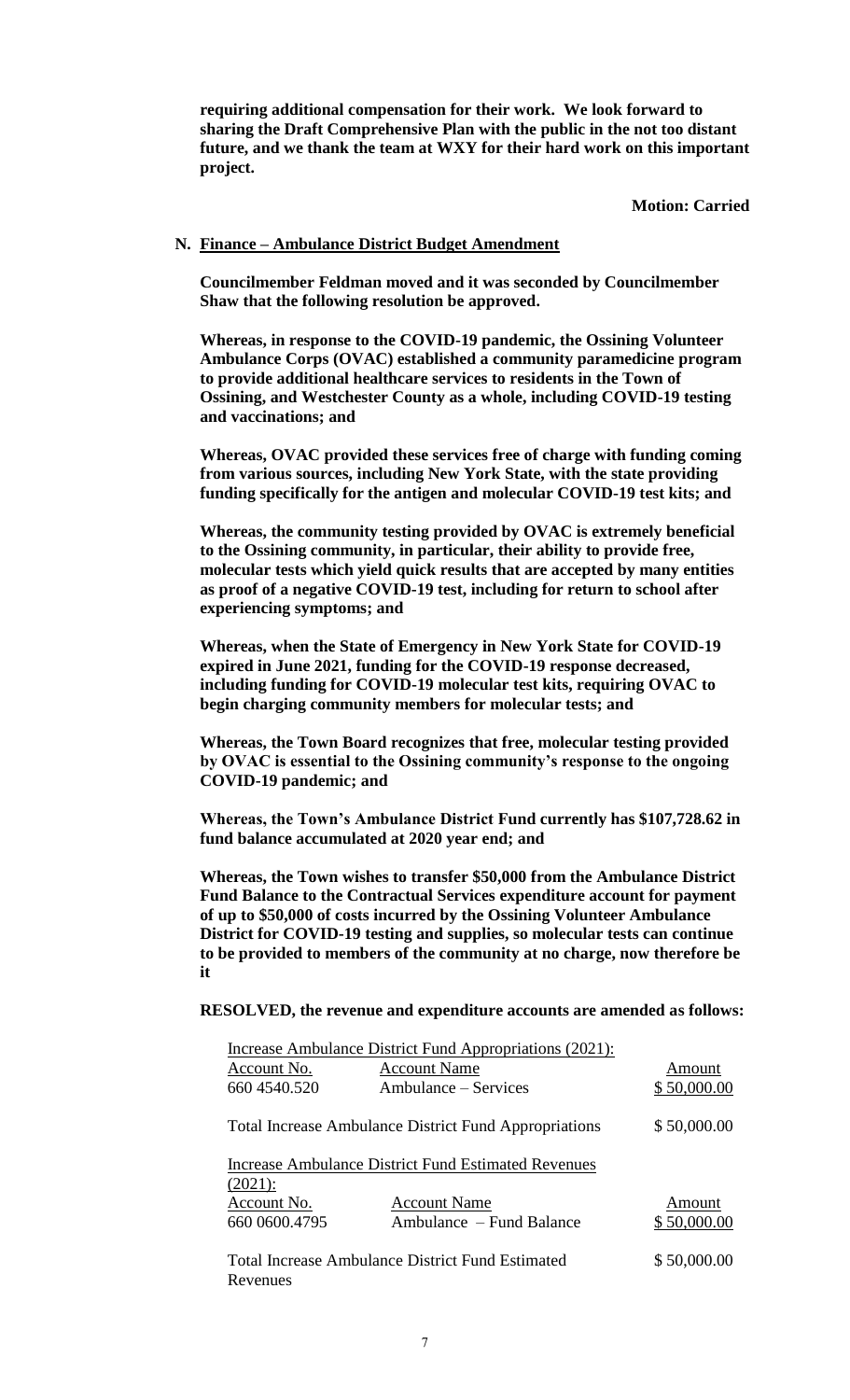**Supervisor Levenberg said the following: As we discussed at a Town Hall meeting a few weeks ago, the Ossining Volunteer Ambulance Corps is in need of funds to continue their free, molecular testing to the community. We hope to dedicate our American Rescue Plan Act funds towards this important project, but in the meantime, our Comptroller highlighted to us that there was a small fund balance of approximately \$107,000 in the Town Ambulance Fund that had accumulated over the years. In an effort to get OVAC the funding they need to continue testing, and utilize these taxpayer dollars for the purpose they had been collected over the years, we determined this was a good first step to ensure molecular testing remains free for the community. Thank you to OVAC Captain Nick Franzoso for his continued work to ensure our community remains safe and healthy as we continue to battle this pandemic.**

**Motion: Carried**

# **VII. MONTHLY REPORTS**

**Councilmember Shaw moved and it was seconded by Councilmember Feldman that the following resolution be approved.**

**Resolved, that the Town Board of the Town of Ossining hereby accepts the following monthly reports for the month of October 2021:**

- **Town Supervisor**
- **GE Helicopter**
- **Tax Receiver**
- **Town Clerk**
- **Town Highway**
- **Dale Cemetery**

**Motion: Carried**

### **VIII. VISITOR RECOGNITION**

### *Visitors shall be accorded one (1) four (4) minute opportunity to speak*

**Ron Larson, Chappaqua RD, spoke about the trash problem facing his neighborhood. Suburban Carting, without any notice or call, has stopped picking up trash on his street. Suburban Carting told Chappaqua RD residents that they are not contractually obligated to pick up the trash there. They told residents to take their trash over to the end of another street to be picked up. The residents of Chappaqua RD ask the Town to please look into the problem as winter is coming and bringing down the trash down from Chappaqua RD will be challenging.** 

**Dominick Rendina is the son of residents at Chappaqua RD. He spoke on behalf of them and echoed Mr. Larson's comments. His parents have lived at Chappaqua RD for 20 years and have always had their garbage picked up until now. They are asking for the garbage service to be restored. The hill at Chappaqua RD is very steep.** 

**Jeanine Dinelli, Chappaqua RD, echoed previous comments. She expressed her frustration over not being notified that garbage pickup was being stopped at Chappaqua RD after 17 years of it being picked up. The hill at Chappaqua RD is very steep. Piling garbage at the end of Chappaqua RD will cause problems (i.e. animals getting into the garbage).**

# **IX. ADJOURNMENT**